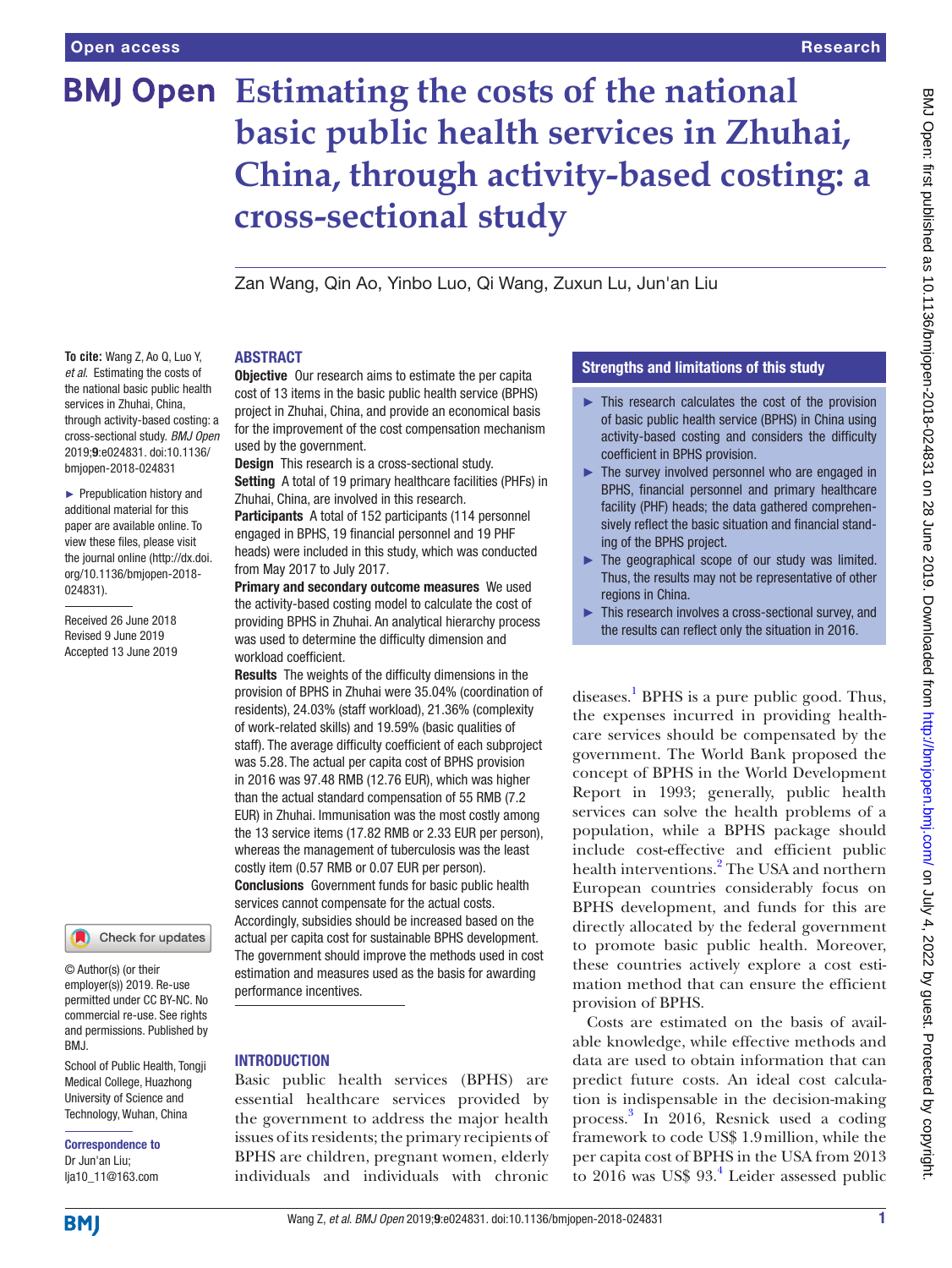health activity on the basis of national health expenditure accounts.<sup>5</sup> Mays and Mamaril used a micro-costing methodology to estimate the costs of BPHS. $<sup>6</sup>$  $<sup>6</sup>$  $<sup>6</sup>$  The majority of</sup> the cost estimations adopt activity-based costing (ABC). Time-driven ABC (TDABC) is the name of the model in which activity-based costing is used to estimate the cost of a service project when the 'time factor' is incorpo-rated.<sup>[7](#page-7-6)</sup> Mandigo used the TDABC model to improve the use of healthcare resources in Mirebalais, Haiti, and this approach has caught the attention of scholars.<sup>[8](#page-7-7)</sup>

In 2009, the Chinese central government launched a national BPHS project that integrates traditional public health services to promote the equalisation of BPHS.<sup>[9](#page-7-8)</sup> BPHS projects have been widely implemented in community healthcare centres and township hospitals, thereby improving the health status of Chinese residents. $10$ 

A unified minimum cost reimbursement standard is implemented for BPHS projects in China. A total of 45 RMB (5.89 EUR) was allotted for each person in 2016 and was increased to 50 RMB (6.54 EUR) in  $2017<sup>11</sup>$  $2017<sup>11</sup>$  $2017<sup>11</sup>$  Costs vary substantially in different cities. On the one hand, the cost of national service products increases. Hence, the cost of BPHS also increases. In 2009, BPHS consisted of 10 service items<sup>12</sup>; two items were added after  $2 \text{ years}^{13}$  $2 \text{ years}^{13}$  $2 \text{ years}^{13}$ , and some new service items were integrated in 2016.<sup>14</sup> For example, the per capita service cost for the community residents of Guangzhou was 37.2 RMB (4.87 EUR) per year in 2009,[15](#page-7-14) but it increased by 73.8% to 64.67 RMB (8.46 EUR) in  $2014<sup>16</sup>$  On the other hand, the cost of BPHS varies by region owing to the differences among the social and economical statuses of the regions. For example, the cost of services is high in economically developed cities. $\frac{17}{17}$ Finally, the actual cost of BPHS and government subsidies vary for each region. In 2010, the cost of BPHS in Beijing was 49.26 RMB (6.47 EUR) per capita. However, the government subsidy was 25 RMB (3.28 EUR), thereby reducing compensation by  $24.26$  RMB (3.19 EUR).<sup>18</sup>

Given the lack of a scientific cost calculation method for BPHS, insufficient local government funding has led to low-quality BPHS and inadequate access for residents to healthcare services. Therefore, this study aimed to (1) calculate the per capita cost of BPHS in Zhuhai, China, by using the activity-based costing method and (2) provide an economical basis for the improvement of the cost compensation mechanism used by the government.

# Materials and methods

# Research site

Zhuhai is located in southern China and is situated on the edge of the South China Sea. This city is one of the special economic zones and the second largest port city in China. In 2016, the permanent resident population of Zhuhai was 1.63million, while the per capita disposable income was 40 154.10 RMB (5257.15 EUR).<sup>19</sup> This city has 31 primary healthcare facilities (PHFs). A total of 19 PHFs in Zhuhai were surveyed in this study, including 13 community healthcare centres (CHCs) and six township

hospitals. The current study covers 0.93million individuals who comprise 56.61% of Zhuhai's total population. The total number of staff members in 19 PHFs in Zhuhai is 1701. A total of 263 staff members are engaged in BPHS, thereby accounting for 15.46% of the total.

#### Research procedures

This study used a multistage stratified sampling method. The three administrative districts of Zhuhai had six township hospitals that were included in this study, and 50% of CHCs are sampled. Zhuhai has 25 CHCs. The top 13 CHCs are selected as research sites on the basis of the population covered by each community. Among the 263 staff members engaged in BPHS, we chose only those with relatively extensive experience (ie, those who have been engaged in BPHS for over 5years, those with college education or above and those with intermediate titles or above). A total of 114 qualified staff members were selected as respondents of this study.

This study has gone through three stages. In the first stage, a seminar on BPHS cost estimation was conducted by the Zhuhai Health Bureau while a plan to conduct a field survey was formulated. In the second stage, the field investigation team divided the investigators into three groups. In coordination with the district health bureau, the first group facilitated a survey among the staff members participating in BPHS in which the staff members were required to answer a questionnaire. The second group conducted a semi-structured interview with the PHF heads. The main contents of the interviews were as follows: the basic situation of the PHF, the status of the government subsidies to BPHS and relevant opinions on the difficulty dimension. The third group instructed the financial staff members to accomplish a financial questionnaire. All the respondents completed questionnaires under the guidance of the investigators. After completing the questionnaire, the investigator checked questionnaires. If missing data were found, the respondents needed to complete the questionnaire on the spot before they could leave. In the third stage, all the questionnaires were submitted to the district health bureaus for checking. Evident erroneous reports were corrected immediately by the research team. A total of 152 participants (ie, 114 personnel engaged in BPHS, 19 financial personnel and 19 PHF heads) were included in this study, which was conducted from May 2017 to July 2017.

#### Key components of this study and data collection

[Figure](#page-2-0) 1 shows the key components of this study and the research methods.

- 1. The data obtained through field investigation in Zhuhai are as follows:
	- Financial revenue and expenditure of 19 primary healthcare facilities.
	- Staff allocation in 19 primary healthcare facilities.
	- Number of work hours required in each subproject of BPHS, number of implementers, annual service quantity and difficulty coefficient.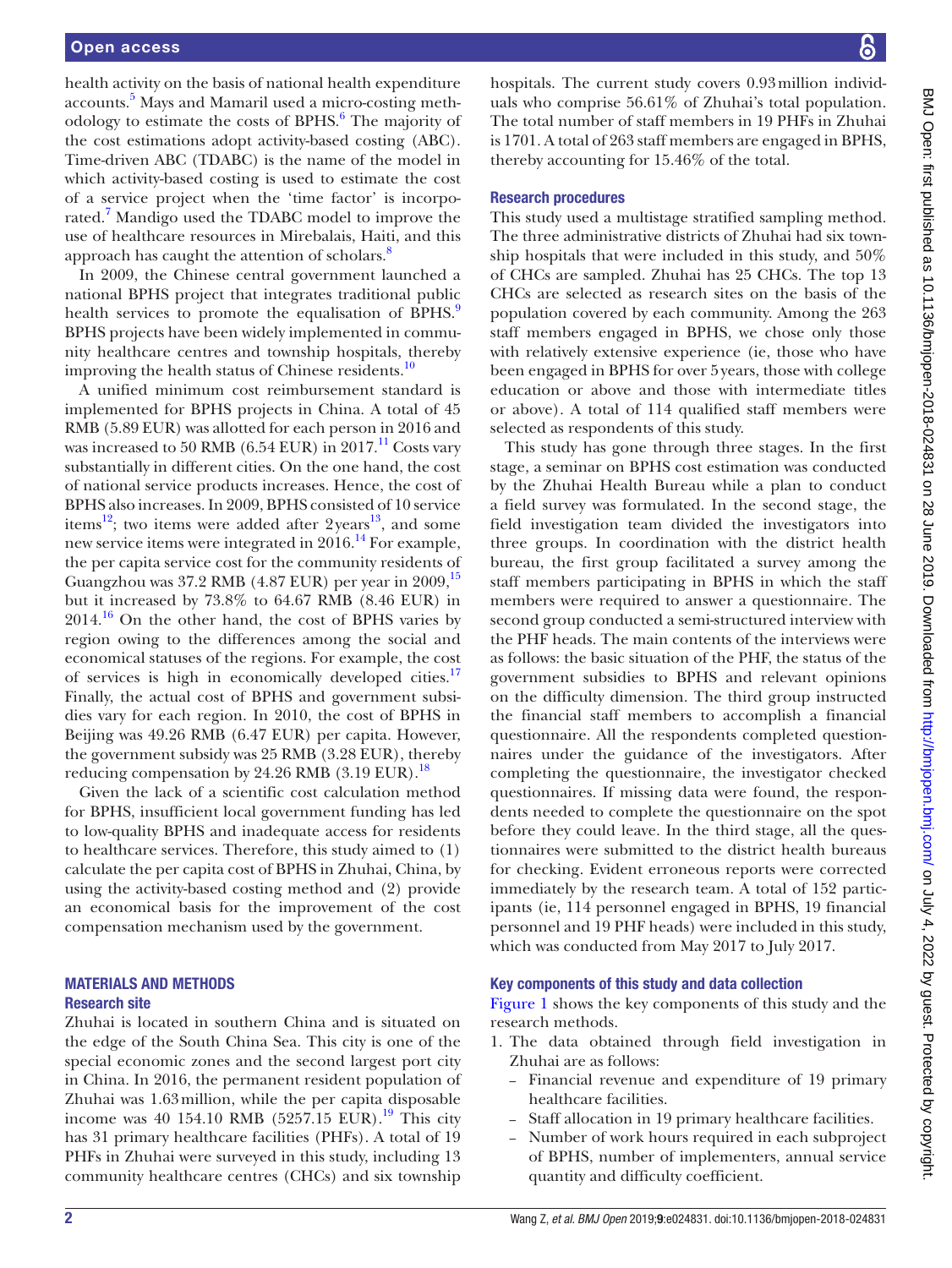

Figure 1 Key component of this study and the corresponding method. ABC, activity-based costing; AHP, analytical hierarchy process.

2. The data obtained from the website and health information system of Zhuhai:

The demographic data came from the *Zhuhai Statistical Yearbook 2016* published online by the Zhuhai Statistical Bureau.

The annual service quantity data of BPHS came from the community health information system of Zhuhai.

#### Scope of cost collection

This study divided the cost of BPHS into three categories: human resource costs (HRC), medical consumables costs (MCC) and operating costs (OC).

HRC is calculated on the basis of the time consumed in BPHS. MCC includes the reagents and consumables used in providing BPHS. OC includes rent, charges for water, electricity and and the depreciation fees of fixed assets. After the total cost is determined, the proportion of the BPHS staff members is apportioned by the proportion of the entire staff of the 19 primary healthcare facilities. Human cost is the leading cost in BPHS.

# Questionnaire design

We used an extensive literature review and interviews with PHF doctors as the basis to formulate three questionnaires to evaluate the cost of providing BPHS. The first questionnaire covers the basic situation, the allocation of human resources and the financial revenue and expenditure of the 19 primary healthcare facilities. The second questionnaire covers the annual service quantity of the service items, number of work hours and number of implementers. The third questionnaire is used to assess the difficulty coefficient in providing BPHS.

<span id="page-2-0"></span>The first questionnaire was completed by 19 financial personnel, while the second and third questionnaires were completed by 114 employees engaged in BPHS. Face-to-face interviews were conducted using self-made questionnaires. When necessary, investigators provided assistance in filling out the questionnaires. The survey task in each PHF was completed in approximately 1day.

# Cost estimation

#### Human resource costs

Step 1: HRC per minute is calculated as follows:

$$
HRC\ per\ minute = \frac{\sum E}{\sum S}/251/8/60,
$$

where *E* is the expenditure on personnel and *S* is the number of staff members.

Note: The number of Chinese working days in 2016 was 251 days, and an 8hour shift is in place.

Step 2: The actual working hours for each of the 13 service items are calculated as follows:

 $T = t \times s$ 

where *T* is the actual working time for the 13 service items, *t* is the actual working time for conducting one service item and *s* is the actual number of staff members conducting one service item.

Step 3: HRC is calculated as follows:

$$
HRC = HRC per minute \times \sum T.
$$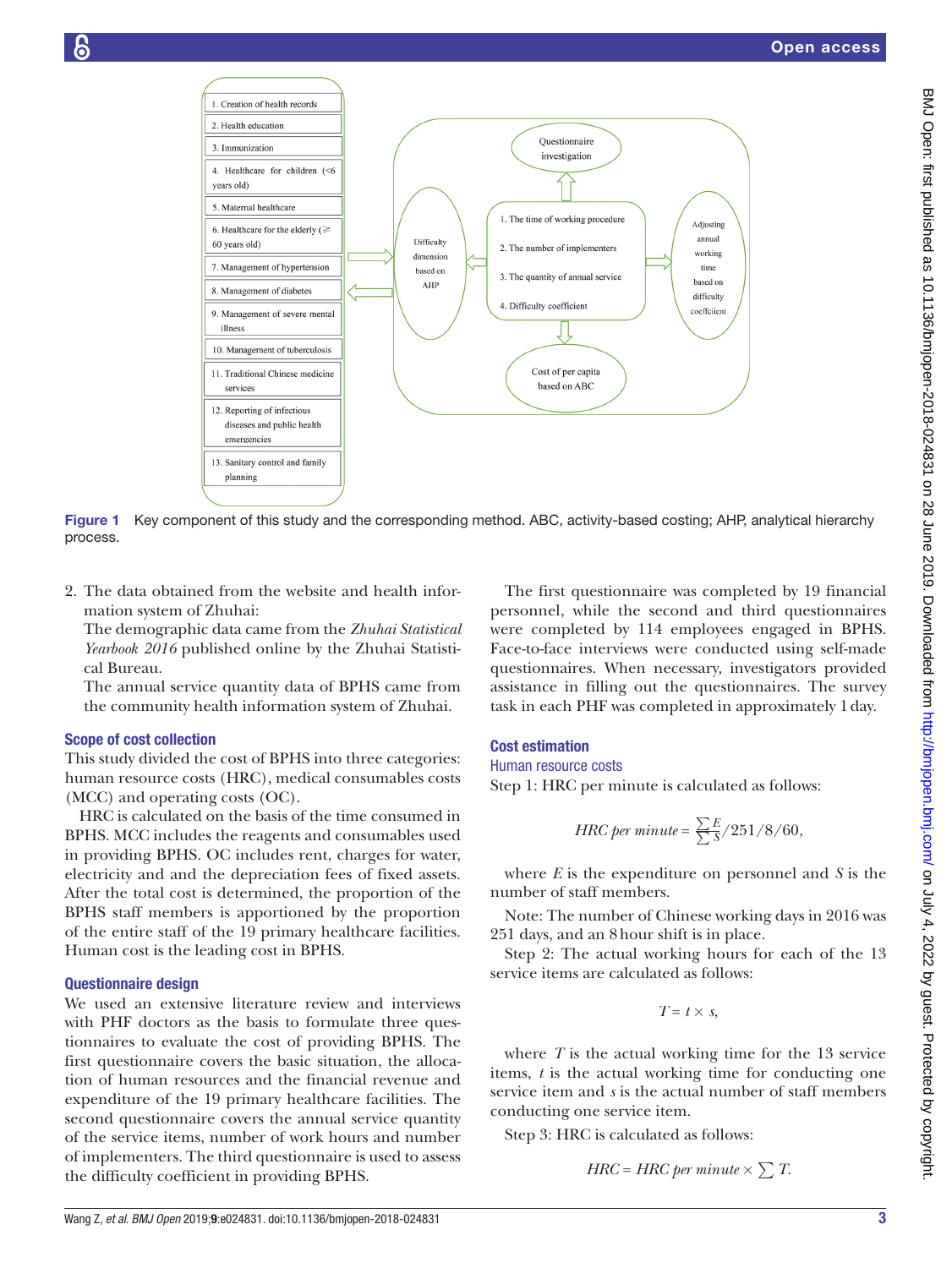#### Medical consumables costs

MCC is calculated as follows:

 $MCC = \sum E1 + \sum E2$ 

where  $E_i$  is the health material expenses incurred in BPHS and  $E_2$  is the low-priced and easily worn articles used in BPHS.

Operating costs

OC is calculated as follows:

$$
OC = \frac{\sum (E3 + E4)}{N} n,
$$

where *E3* is the public service and daily operating expenses, *E4* is the depreciation for plant assets, *N* is the total number of personnel and *n* is the total number of employees engaged in BPHS.

Cost of per capita of BPHS

Cost of per capita of BPHS = 
$$
\frac{HRC+MCC+OC}{P}
$$
,

where *P* is the size of the service population.

#### Analytical hierarchy process

Analytical hierarchy process (AHP) is a useful method for defining the weight of indicators on the basis of a mutual comparison judgement matrix by calculating the relative importance value. We used the yaahp V.10.0 software to obtain the normalised weight coefficient after calculating the initial weight. A consistency test was subsequently performed, and the matrix results can be analysed when consistency ratio  $>0.10$ .<sup>[20](#page-7-19)</sup> AHP can completely reveal the role of weight, particularly in determining the weight of the 13 service items of BPHS. Finally, four difficulty dimensions were determined: the coordination of residents, staff workload, complexity of work-related skills and basic qualities of staff members.

#### Activity-based costing

Activity-based costing (ABC) divides a service item into operating processes and calculates the cost of each operation process to determine the cost of all the service items. Hence, this approach is suitable for estimating the cost of BPHS. ABC calculates a service item's cost based on the resources utilised in each operating process, thereby avoiding the influence of the apportion coefficient error of cost estimation.

Defining the operating process is essential in this research. We referred to the *National Standard of BPHS (Third Edition)*, consulted experts engaged in BPHS and visited Zhuhai for a pre-investigation. The operating process of BPHS involves 13 service items, 48 subitems, 95 secondary subitems and 308 operating processes.

#### Statistical analysis

A database was built using EpiData V.3.1, and double data entry was performed. SPSS 23.0 and Excel 2013 were used to perform descriptive statistical analyses of the arithmetic mean and constituent ratio.

# Patient and public involvement

The patients and the public were not involved in our

# **RESULTS**

study.

#### Basic situation

In this study, 19 PHFs were surveyed; of these 13 PHFs are owned by the state, and six PHFs are privately owned, accounting for 68.43% and 31.57% of the PHFs, respectively. The 19 PHFs cover 924 987 residents in Zhuhai. A total of 263 out of 1701 employees are engaged in BPHS, thereby accounting for 15.46%. The average annual number of outpatients is 135 840. The average service radius is  $7.92 \text{ km}^2$ , and the average business floor area is  $4169.47 \,\mathrm{m}^2$ .

#### Difficulty dimension and workload coefficient

The difficulty coefficient is scored on the basis of the difficulty dimension after weighting, and the scores are added thereafter.<sup>21</sup> Difficulty dimensions are inherent attributes that reflect the actual operating difficulty of BPHS.

The research group summarised the four difficulty dimensions of BPHS obtained through the literature review and preliminary investigation in Zhuhai. The four difficulty dimensions are the coordination of residents, staff workload, complexity of work-related skills and basic qualities of staff. Some indicators were also included (see online [supplementary file 1\)](https://dx.doi.org/10.1136/bmjopen-2018-024831). An analytical hierarchy process was used to calculate the weights of the difficulty dimension on the basis of the results of the survey (third questionnaire), which involved 152 experts. The weights of the difficulty dimensions of BPHS in Zhuhai were as follows: 35.04% (coordination of residents), 24.03% (staff workload), 21.36% (complexity of work-related skills) and 19.59% (basic qualities of staff).

We obtained the difficulty coefficient of a subitem after determining the weight of each difficulty dimension and scoring the difficulty dimensions. We multiplied the weights and added the weighted scores of the four dimensions. Online [supplementary file 1](https://dx.doi.org/10.1136/bmjopen-2018-024831) shows that providing health education materials has the minimum difficulty coefficient (1.00), while immunological surveillance has the maximum difficulty coefficient (7.25) in 95 secondary subitems. We calculated the coefficient of the working time adjustment by dividing the difficulty coefficient of each secondary subitem by the average difficulty coefficient (5.28). [Table](#page-4-0) 1 defines the index of the difficulty dimension.

#### Annual working time

The actual working time, number of working staff members who conducted one service item and the annual workload were investigated. Thereafter, these variables are multiplied and adjusted by the difficulty coefficient. We also calculated the total time of BPHS in Zhuhai (ie, 1 090 725hours). The time spent for each of the 13 service items differs (see [table](#page-4-1) 2). Immunisation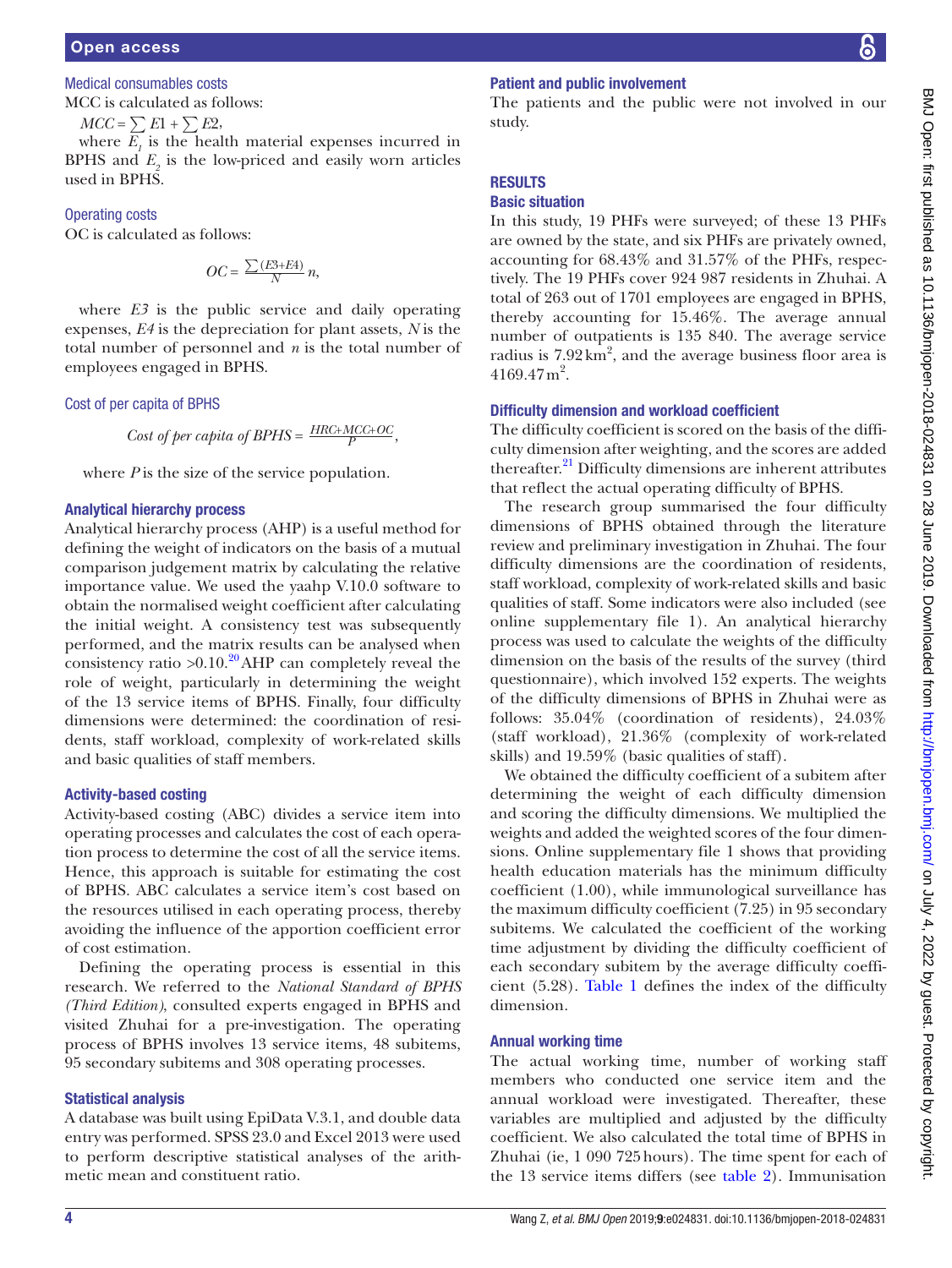<span id="page-4-0"></span>

| Definition of the indices of the difficulty dimension<br>Table 1 |                                                   |                                                                                                                                                                       |                                                                                                   |
|------------------------------------------------------------------|---------------------------------------------------|-----------------------------------------------------------------------------------------------------------------------------------------------------------------------|---------------------------------------------------------------------------------------------------|
| <b>Difficulty dimension</b>                                      | <b>Index</b>                                      | <b>Explanation</b>                                                                                                                                                    | <b>Scoring range</b>                                                                              |
| Complexity of work-<br>related skills                            | Operational steps                                 | Considerable effort to complete a<br>subproject<br>Whether the operational Time and energy needed to learn<br>skills are easy to master the operation of a subproject | $1 - 10$<br>(The higher the score is, the more<br>complex the operation skills are)               |
| Basic qualities of staff                                         | Knowledge<br>Decision-making ability              | Basic knowledge needed to carry<br>out a subproject<br>Ability to judge and flexibly handle<br>the completion of an operation                                         | $1 - 10$<br>(The higher the score is, the stricter<br>the requirement for the implementers<br>is) |
| Workload of staff                                                | Operational time<br>Mental and physical<br>effort | Time required to complete a<br>subproject<br>Mental and physical strength<br>needed to complete a subproject                                                          | $1 - 10$<br>(The higher the score is, the higher the<br>load of the implementers is)              |
| Coordination of<br>residents                                     | Persuasion time<br>Communicative<br>skill         | Time spent persuading residents<br>Communicative skills needed to<br>persuade the residents                                                                           | $1 - 10$<br>(The higher the score is, the poorer the<br>coordination of the residents is)         |

requires the longest working time (205 782hours), while the management of tuberculosis requires the shortest working time (6205hours).

# Per capita cost of each project of BPHS

The cost of each service item per capita was calculated on the basis of the proportion of the annual working time of the 13 service items. We computed the per capita cost of each item by multiplying the actual cost per capita (97.48 RMB or 12.76 EUR) by the percentage of each item. [Table](#page-5-0) 3 shows that immunisation was the costliest item

(17.82 RMB or 2.33 EUR per person), while the management of tuberculosis was the least costly item (0.57 RMB or 0.07 EUR per person).

# Total per capita cost of BPHS

This study mainly aimed to calculate the per capita cost of BPHS. This cost was compensated in the majority of Chinese cities on the basis of the actual needs of the residents.

First, we calculated the human resource costs (HRC). In 2016, the expenditure for HRC in Zhuhai was

<span id="page-4-1"></span>

| <b>Table 2</b> Annual working time for each service item in the 2016 BPHS project |                                   |                                                        |                                                           |                                                                        |
|-----------------------------------------------------------------------------------|-----------------------------------|--------------------------------------------------------|-----------------------------------------------------------|------------------------------------------------------------------------|
| <b>Service items</b>                                                              | Annual<br>working time<br>(hours) | <b>Proportion of</b><br>annual working<br>time $(\% )$ | <b>Annual working time</b><br>after adjustment<br>(hours) | <b>Proportion of</b><br>annual working<br>time after<br>adjustment (%) |
| Creation of health records                                                        | 147210                            | 14.61                                                  | 149719                                                    | 13.73                                                                  |
| Health education                                                                  | 25164                             | 2.50                                                   | 15062                                                     | 1.38                                                                   |
| <b>Immunisation</b>                                                               | 184110                            | 18.28                                                  | 205782                                                    | 18.87                                                                  |
| Healthcare for children (<6 years old)                                            | 134681                            | 13.37                                                  | 159440                                                    | 14.62                                                                  |
| Maternal healthcare                                                               | 96267                             | 9.56                                                   | 97501                                                     | 8.94                                                                   |
| Healthcare for the elderly $(≥60$ years old)                                      | 80587                             | 8.00                                                   | 88627                                                     | 8.13                                                                   |
| Management of hypertension                                                        | 156279                            | 15.51                                                  | 169840                                                    | 15.57                                                                  |
| Management of diabetes                                                            | 59811                             | 5.94                                                   | 64369                                                     | 5.90                                                                   |
| Management of severe mental illness                                               | 31323                             | 3.11                                                   | 35977                                                     | 3.30                                                                   |
| Management of tuberculosis                                                        | 5837                              | 0.58                                                   | 6205                                                      | 0.57                                                                   |
| <b>Traditional Chinese medicine services</b>                                      | 62141                             | 6.17                                                   | 75597                                                     | 6.93                                                                   |
| Reporting of infectious diseases and public health<br>emergencies                 | 10766                             | 1.07                                                   | 9803                                                      | 0.90                                                                   |
| Sanitary control and family planning                                              | 13187                             | 1.31                                                   | 12804                                                     | 1.17                                                                   |
| Total                                                                             | 1007363                           | 100.00                                                 | 1090725                                                   | 100.00                                                                 |
| BPHS, basic public health service.                                                |                                   |                                                        |                                                           |                                                                        |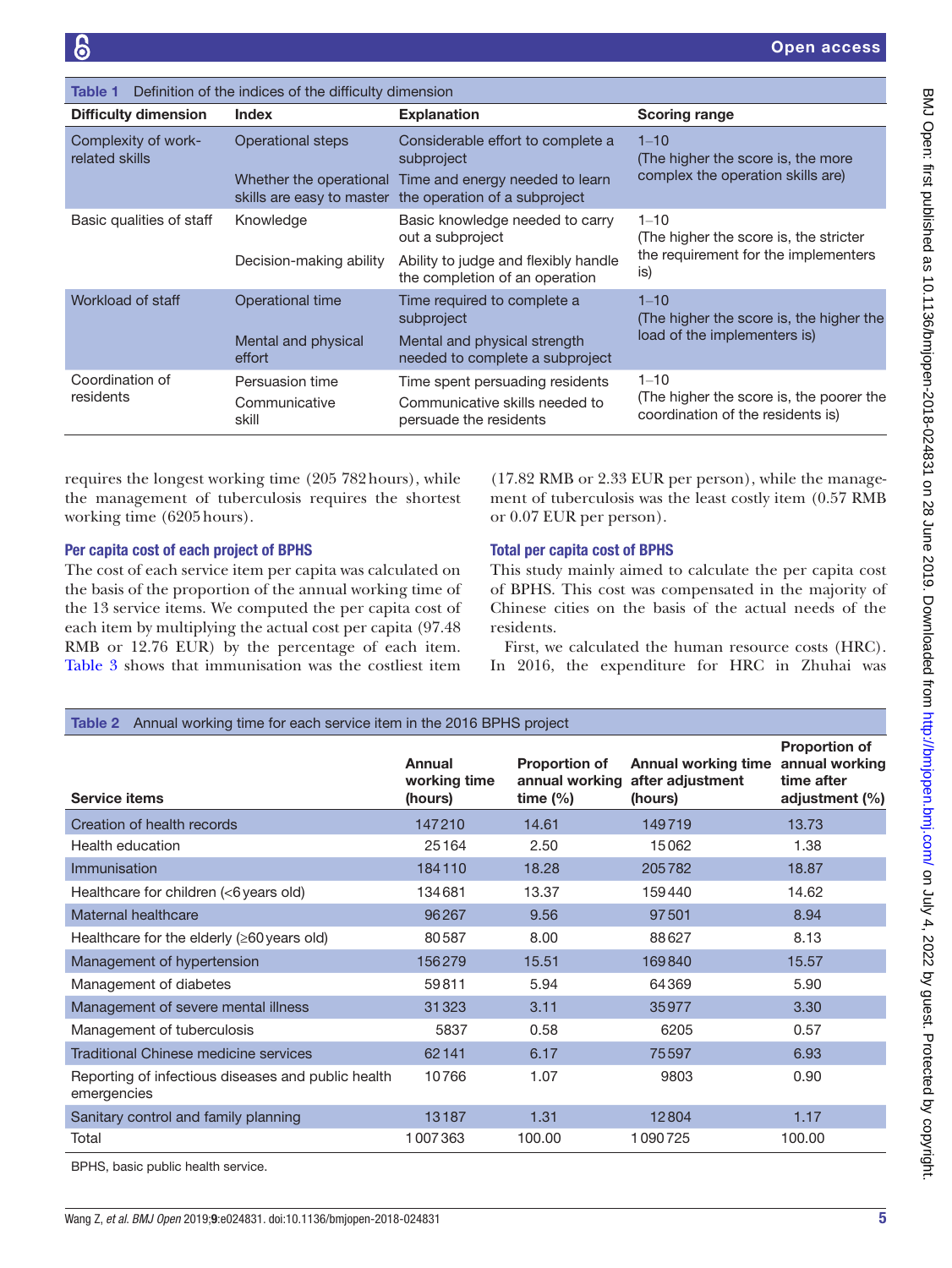<span id="page-5-0"></span>

| Per capita cost of each service item in the BPHS<br>Table 3<br>project |                                                    |                                                                   |  |
|------------------------------------------------------------------------|----------------------------------------------------|-------------------------------------------------------------------|--|
| <b>Service items</b>                                                   | <b>Proportion of</b><br>annual working<br>time (%) | Per capita cost of<br>each service item<br><b>RMB(EUR)/person</b> |  |
| Creation of health<br>records                                          | 14.61                                              | 14.24 (1.86)                                                      |  |
| Health education                                                       | 2.50                                               | 2.44(0.32)                                                        |  |
| Immunisation                                                           | 18.28                                              | 17.82 (2.33)                                                      |  |
| Healthcare for<br>children (<6 years<br>old)                           | 13.37                                              | 13.03 (1.71)                                                      |  |
| Maternal healthcare                                                    | 9.56                                               | 9.32(1.22)                                                        |  |
| Healthcare for the<br>elderly ( $\geq 60$ years old)                   | 8.00                                               | 7.80 (1.02)                                                       |  |
| Management of<br>hypertension                                          | 15.51                                              | 15.12 (1.98)                                                      |  |
| Management of                                                          | 5.94                                               | 5.79 (0.76)                                                       |  |

| diabetes                                                                |        |               |
|-------------------------------------------------------------------------|--------|---------------|
| Management of<br>severe mental illness                                  | 3.11   | 3.03(0.40)    |
| Management of<br>tuberculosis                                           | 0.58   | 0.57(0.07)    |
| <b>Traditional Chinese</b><br>medicine services                         | 6.17   | 6.01(0.79)    |
| Reporting of<br>infectious diseases<br>and public health<br>emergencies | 1.07   | 1.04(0.14)    |
| Sanitary control and<br>family planning                                 | 1.31   | 1.28(0.17)    |
| Total                                                                   | 100.00 | 97.48 (12.76) |

BPHS, basic public health service.

242.81million RMB (31.79million EUR). The total number of employees in 19 PHFs was 1701. The number of working days in 2016 was 251 days, while the working time per day was 8hour based on the national standard. Thus, the HRC per minute of BPHS in Zhuhai is 1.18 RMB (0.15 EUR). The actual working time of BPHS in 2016 was 65 443 494min. Therefore, the HRC of BPHS in Zhuhai is 77.54million RMB (10.15million EUR).

Second, we calculated the medical consumables costs (MCC). In 2016, 19 PHC facilities in Zhuhai spent 3.78million RMB (0.49million EUR) on health materials used in BPHS, while 629 189 RMB (82 651 EUR) was spent for low priced and easily worn out articles. Therefore, the MCC of BPHS in Zhuhai was 4.42million RMB (0.75million EUR).

Third, we calculated the operating costs (OC). In 2016, the total daily operating expenses was 46.28million RMB (6.06million EUR), while the depreciation for plant assets was 6.88million RMB (0.9million EUR). The total number of employees in 19 PHFs was 1701, while the number of staff members engaged in BPHS was 263.

Thus, the OC of BPHS in Zhuhai was 8.22million RMB (1.08million EUR).

After calculating HRC, MCC and OC, we found that the size of the service population in PHF in Zhuhai was 924 987. Finally, the total cost per capita of the BPHS project in Zhuhai was 97.48 RMB (12.76 EUR).

# **DISCUSSION**

# Cost reimbursement standard

The compensation standard in the BPHS project in Zhuhai in 2016 was 55 RMB (7.2 EUR) per person. However, our calculation showed that the actual cost per capita is 97.48 RMB (12.76 EUR). Thus, the compensation was reduced by 42.48 RMB (5.55 EUR). In 2015, the subsidy standard in Beijing reached 87.97 RMB  $(11.55 \text{ EUR})$ ,<sup>22</sup> whereas in Shanghai it was 59.62 RMB (7.80 EUR).<sup>23</sup> Shenzhen had the highest compensation standard in China at 95 RMB  $(12.44$  EUR) in  $2016.<sup>24</sup>$  The current trend indicates that the compensation for HRC, MCC and OC will increase annually. The government should improve the compensation standard to reimburse the actual cost incurred by PHFs in providing BPHS. HRC is the principal cost in providing BPHS. In Zhuhai, HRC accounts for 60.46% of the total costs, whereas that in Guangzhou and Shenzhen accounts for  $72\%$  and  $70.2\%$ , respectively.<sup>[25 26](#page-7-24)</sup> Accordingly, local governments should establish a mechanism to increase the standard salary of personnel engaged in PHF to compensate for HRC. Additionally, the OC of PHFs that pay rent is higher than that of those not paying rent, thereby increasing the operating pressure in providing BPHS. Hence, the government should provide subsidies to PHFs that pay rent to boost their enthusiasm for providing BPHS.

# Priority projects of BPHS

BPHS has an irreplaceable role in promoting the health status of Chinese residents and in realising equitable access to basic healthcare. Given the limited funding for BPHS, funds should be allocated to the priority service items that have a high difficulty coefficient and require a heavy workload. These items include immunisation, healthcare for children below 6years old, maternal healthcare and the management of non-communicable chronic diseases. These services can effectively improve the health status of vulnerable groups. The government should prioritise these items by increasing subsidy standards to boost the enthusiasm of medical staff. Health education has the lowest difficulty coefficient, while community health education affects residents' health literacy, thereby substantially influencing residents' participation in BPHS.<sup>27</sup> Therefore, investment in health education cannot be reduced in BPHS.

# Performance evaluation of BPHS

Currently, the allocation of BPHS funds in China is linked to the performance appraisal of PHFs; this appraisal is conducted by the health bureau, with quantity, quality and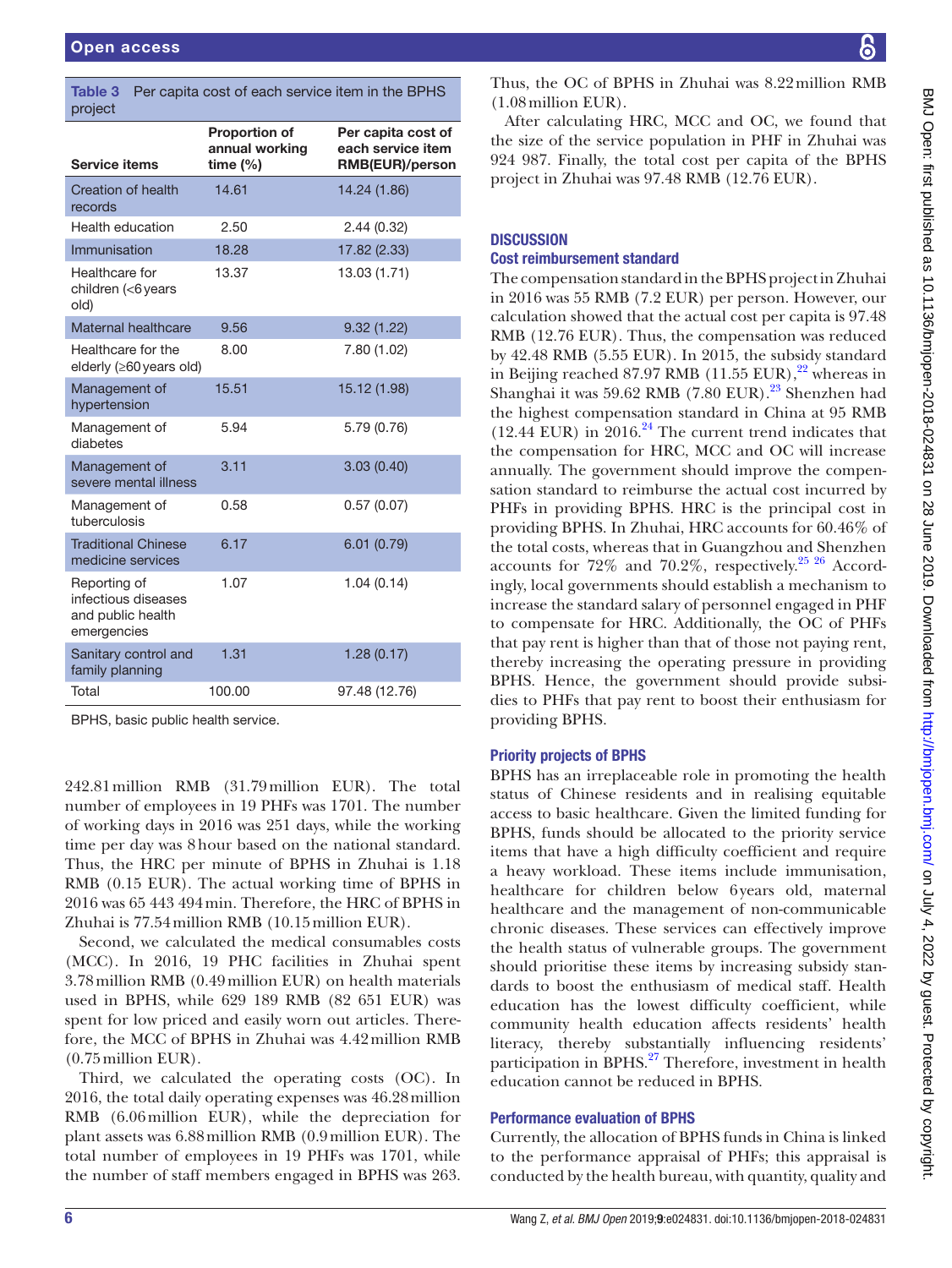satisfaction of the residents as the basis of the appraisal.<sup>28</sup> Zhuhai has established a relatively reasonable performance management system. That is, all PHFs must satisfy a required level of performance to receive sufficient funds for BPHS. However, the government should also set the incentive standard to encourage PHFs to render the service items. Performance-based rewards are awarded on the basis of the workload of employees in providing BPHS, and this approach gradually eliminates equalitarianism.[29](#page-7-27) PHF should demand that staff members who do not engage in BPHS actively participate in BPHS to guarantee the completion of their tasks.

# Public financing of BPHS

The development of BPHS requires financial support from local governments. The Chinese government is currently facing two major problems in allocating funding for healthcare. First, the burden of local government is relatively heavy. In 2016, the central government compensated a mere 8.5 RMB (1.11 EUR) for BPHS in Zhuhai. The remainder was subsidised by the local government. If the actual cost per capita is 97.48 RMB (12.76 EUR), as shown in our calculation, then the Zhuhai local government will undoubtedly face immense pressure. According to a WHO report in 2017, global health expenditures account for  $11.7\%$  of total government expenditures.<sup>[30](#page-7-28)</sup> The Chinese government spends only 7% of its total expenditure on healthcare, $\frac{3}{3}$  which has not reached the average level. Hence, the central government should increase the proportion of expenditures spent on healthcare and assume additional responsibility in cost reimbursement in BPHS.<sup>32</sup>

Second, financial channels are lacking. Particularly, the allocation of budgets for healthcare by the Chinese government mainly depends on the national budget, thereby resulting in a failure to meet the capital needs for the development of the BPHS projects.<sup>33</sup> The WHO Financing Conference recommends increasing the tax for air tickets, foreign exchange transactions, mobile communications, cigarettes and alcohol to raise over US\$ 10billion annually, which can be channelled to the global healthcare system.<sup>34</sup> Therefore, China should maximise the diversified financing channels to expand its financial capability to alleviate the lack of funds for BPHS.

# Improving the efficiency of BPHS

Relevant studies have shown that increasing the subsidy of BPHS contributes to improving the efficiency of PHFs.<sup>35</sup> Specifically, PHFs no longer need to spend their own funds for BPHS after the government has provided sufficient subsidies, thereby reducing their operational burden. The increased government subsidies for BPHS, particularly for services with heavy workloads, were conducive to mobilising the enthusiasm and improving the work efficiency of staff members.<sup>36</sup> Moreover, 263 staff members of 19 PHFs are engaged in BPHS, thereby accounting for only 15.46% of the total number of staff members. According to the standards issued by the

Ministry of Health, 0.87 staff members engaged in BPHS are required for every  $1000$  residents.<sup>37</sup> Hence, 804 staff members are actually required in the areas covered by 19 PHFs. Accordingly, the government should allocate personnel on the basis of the proportion of the actual needs to improve service efficiency and reduce the workload of employees. The informatisation of PHFs is also the main approach to improving service efficiency.<sup>[38](#page-7-36)</sup> This approach can develop a family doctor service app, thereby enabling online appointments and communication and improving the efficiency of BPHS provided by family doctors.<sup>[39](#page-7-37)</sup>

# Exploring the method of cost estimation

TDABC and equivalent methods have their own advan-tages and disadvantages in estimating the cost of BPHS.<sup>[17](#page-7-16)</sup> TDABC allocates the cost of related resources to the project or activity based on the actual contribution, which is evident when some indirect costs (eg, management costs) account for a large proportion of the total cost. ABC is a bottom-up calculation method that facilitates the tracking of staff contributions to projects or activities. The more specified the operating process of BPHS cost is and the more precise the self-reporting, the more accurate the cost estimation will be. $40$  The concept of 'standard service equivalent' was introduced into the study of the Beijing area. This concept converted the working hours of BPHS into equivalent values, thereby enabling the direct addition and comparison of the workload of each service project. $^{22}$  The disadvantage is that only the human cost was considered when calculating the cost of the 'standard service equivalent'. Other costs, such as material costs and public funds, are disregarded, thereby affecting the accuracy of the cost estimation. This disregard is also the reason that this study adopts TDABC to calculate the cost.

# Limitations

This study has some limitations. In particular, this study is a cross-sectional study performed in Zhuhai only. Thus, the generalisability of the cost estimation method of BPHS should be validated. Additionally, this research can only reflect the situation in 2016. We should likewise accumulate a considerable amount of data on BPHS to build a cost prediction model. Finally, although 13 CHCs with large service populations were selected as survey sites, which provided a good representation of the delivery of BPHS in Zhuhai, there are potential biases in the results due to excluding smaller CHCs.

# **CONCLUSION**

BPHS in Zhuhai receives inadequate financial subsidies and requires considerable working time, while a heavy workload is assigned to the engaged personnel. The subsidy should be increased on the basis of the actual per capita cost, and funds should be channelled to priority projects to ensure the reasonable use of capital resources.